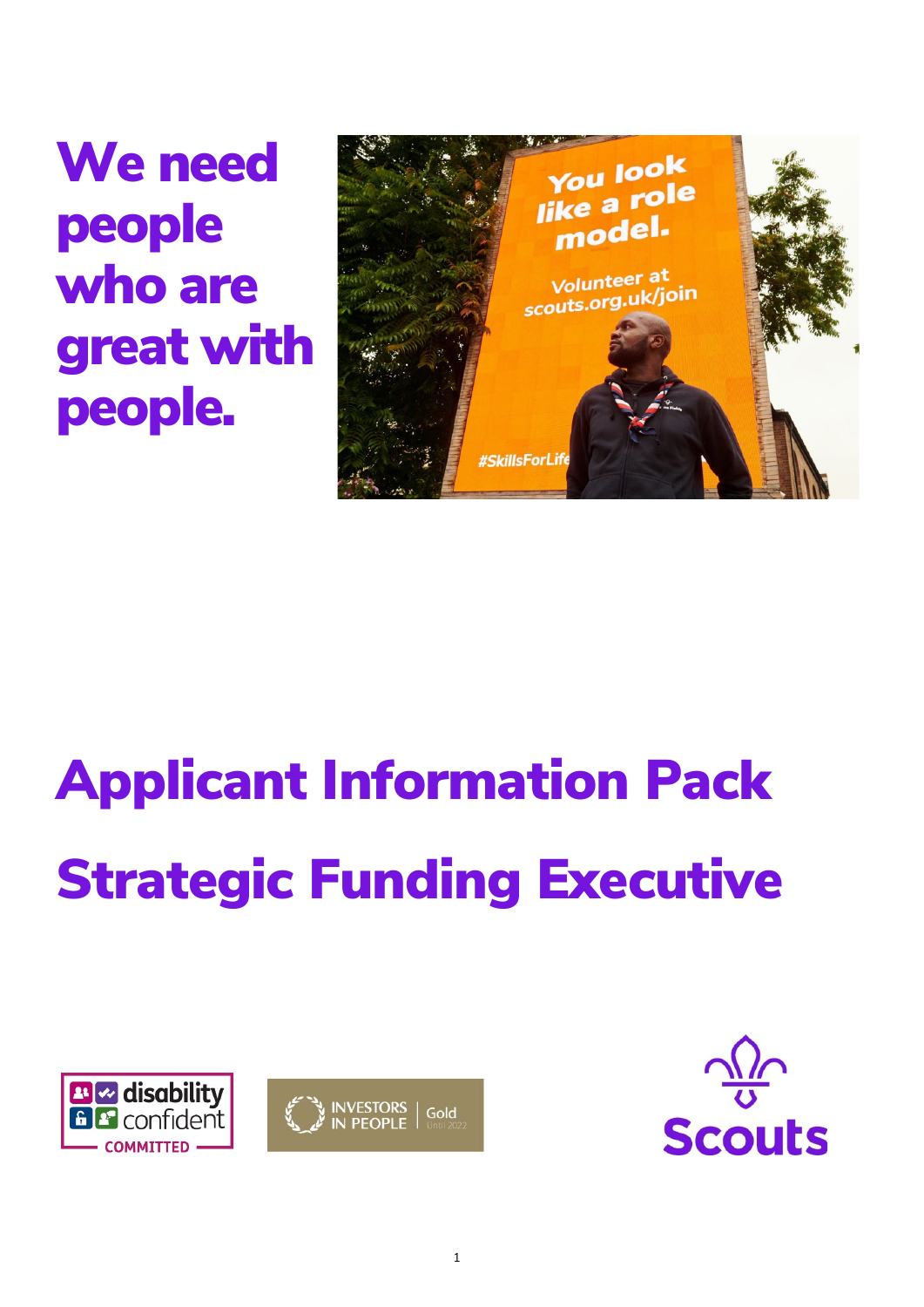| <b>Hello and welcome</b>     |         |
|------------------------------|---------|
| <b>What's in it for you?</b> |         |
| <b>How we're structured</b>  | 5       |
| <b>The Programme Team</b>    | 6       |
| <b>The role</b>              | $7 - 8$ |
| <b>How to apply</b>          |         |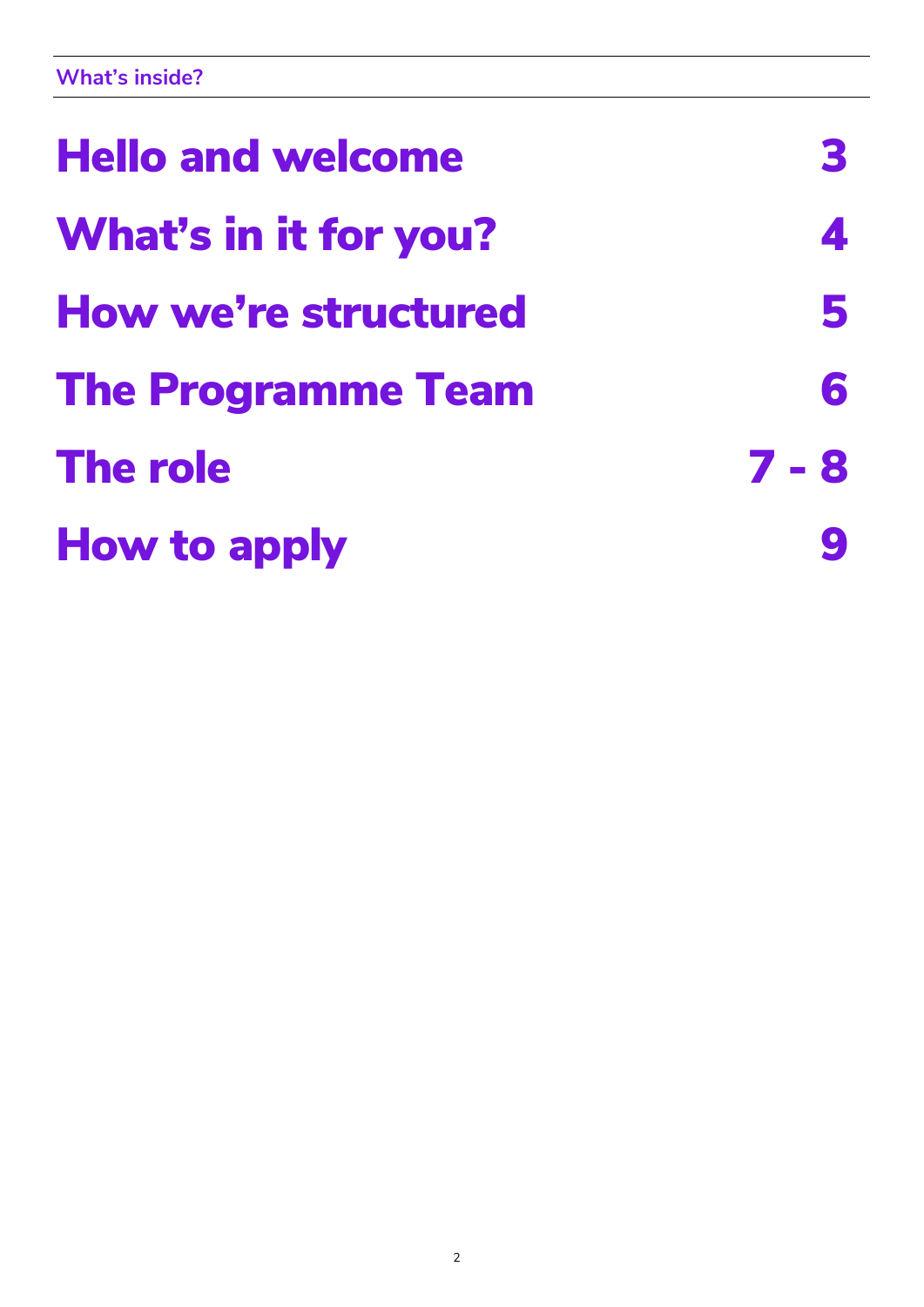## Hello, it's you we're looking for.

We're Scouts and everyone's welcome here - all genders, races and backgrounds. We give over 400,000 4–25-yearolds the skills they need for school, college, university, the job interview: the skills they need for life.

Right across the UK, we're helping young people gain skills for life and find their place in the world. We help them speak up, play their part and shine bright. Scouts is the place to be yourself and find yourself.

These are young people who are not afraid to stand up for what they believe in, to do the right thing and think of others before themselves.

At a time when communities sometimes feel divided, Scouts brings people together. We're building stronger communities and contributing to a stronger society. All this is made possible by the generosity of our adult volunteers.

Now's a challenging time for us all, but Scouts has never been more important - giving young people purpose, hope, and a place to belong. With the launch of Squirrels for 4–6-year-olds, and opening more units in even more areas of deprivation, we're making more of a difference than ever.

Visit the Scouts onlin[e here](https://www.scouts.org.uk/about-us/strategy/our-programmes-of-work/) for more on our values and **#SkillsforLife** strategy.

Pal Clentinson

Matt Kyd

Cark Hankinson, UK Chief Commissioner Matt Hyde, Chief Executive

**'**At a time when communities sometimes feel divided, Scouts brings people together. We're building stronger communities and contributing to a stronger society**.'** 

#### **Carl Hankinson, UK Chief Commissioner**



Scout Ambassador, Dwayne Fields, Polar Explorer & TV Presenter (second from left) with celebrity chef Levy Roots (third from left) with our Scouts at 10 Downing Street, London UK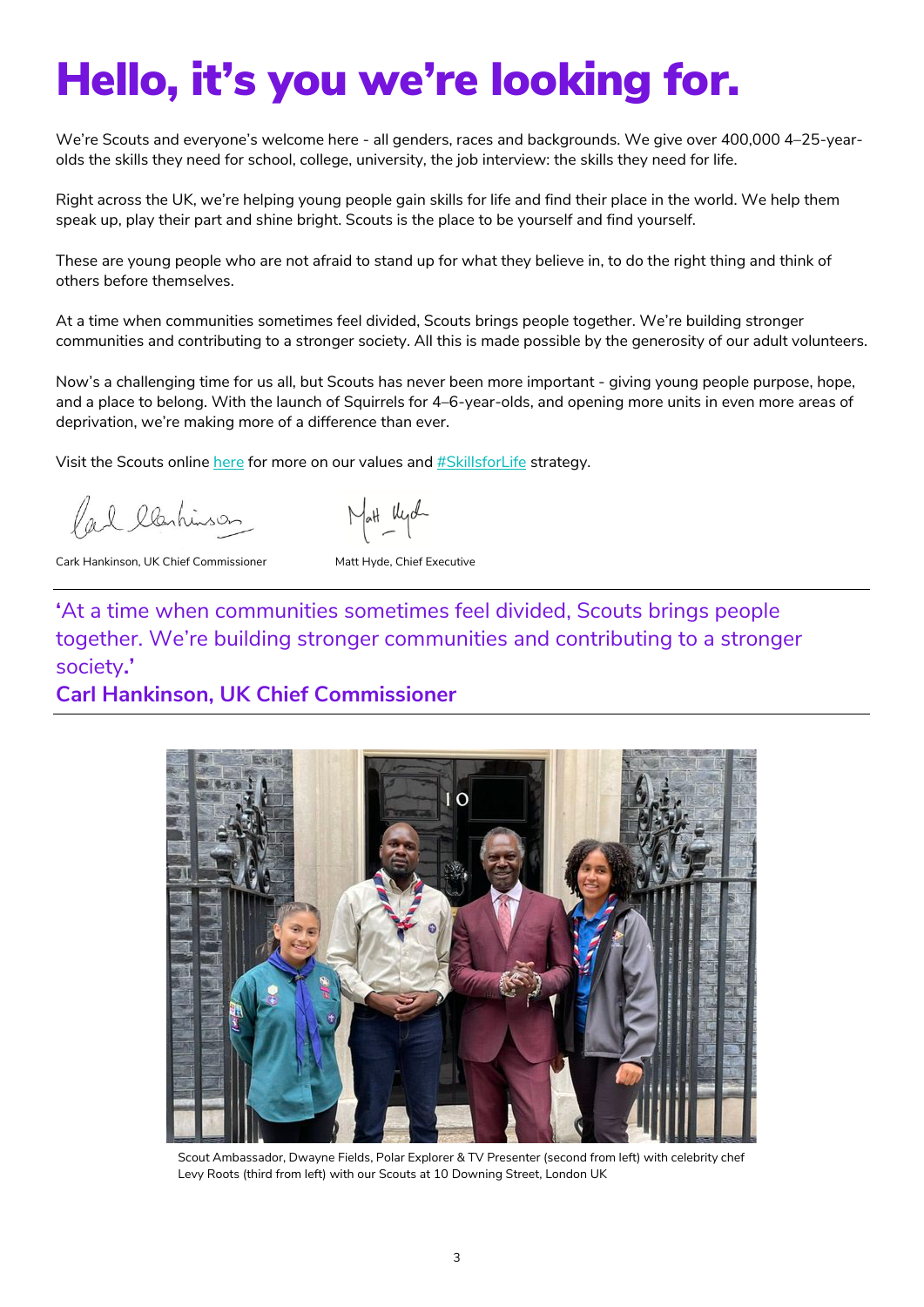### You'll be helping change young people's lives. But what else is there for you?

- Work in a way that suits you, your role and your department
- Be proud to say you're part of a team with [Investors in People \(Gold\)](https://www.investorsinpeople.com/wp-content/uploads/2020/04/We-invest-in-people-framework.pdf)
- Plenty of opportunity for learning and development
- 25 days holiday a year, plus bank holidays rising to 28 days after two years, then increasing again to 32 days after five years (and we don't insist you go camping)
- Four extra days to look after your family when they need you
- Three extra days over Christmas (that's our gift to you)
- When you're at the office, you'll be surrounded by 100 acres of beautiful woodland (that means lovely lunchtime walks)
- Be part of a team that believes having fun's important too, with team days, charity days and our new interactive Scout-themed collaboration hub (think tents!) creating a great informal environment for meeting and working – this'll be opening soon

### Want to know more?

Check out our [benefits](https://www.scouts.org.uk/about-us/jobs/working-at-the-scouts/work-with-us/rewards-and-benefits/) page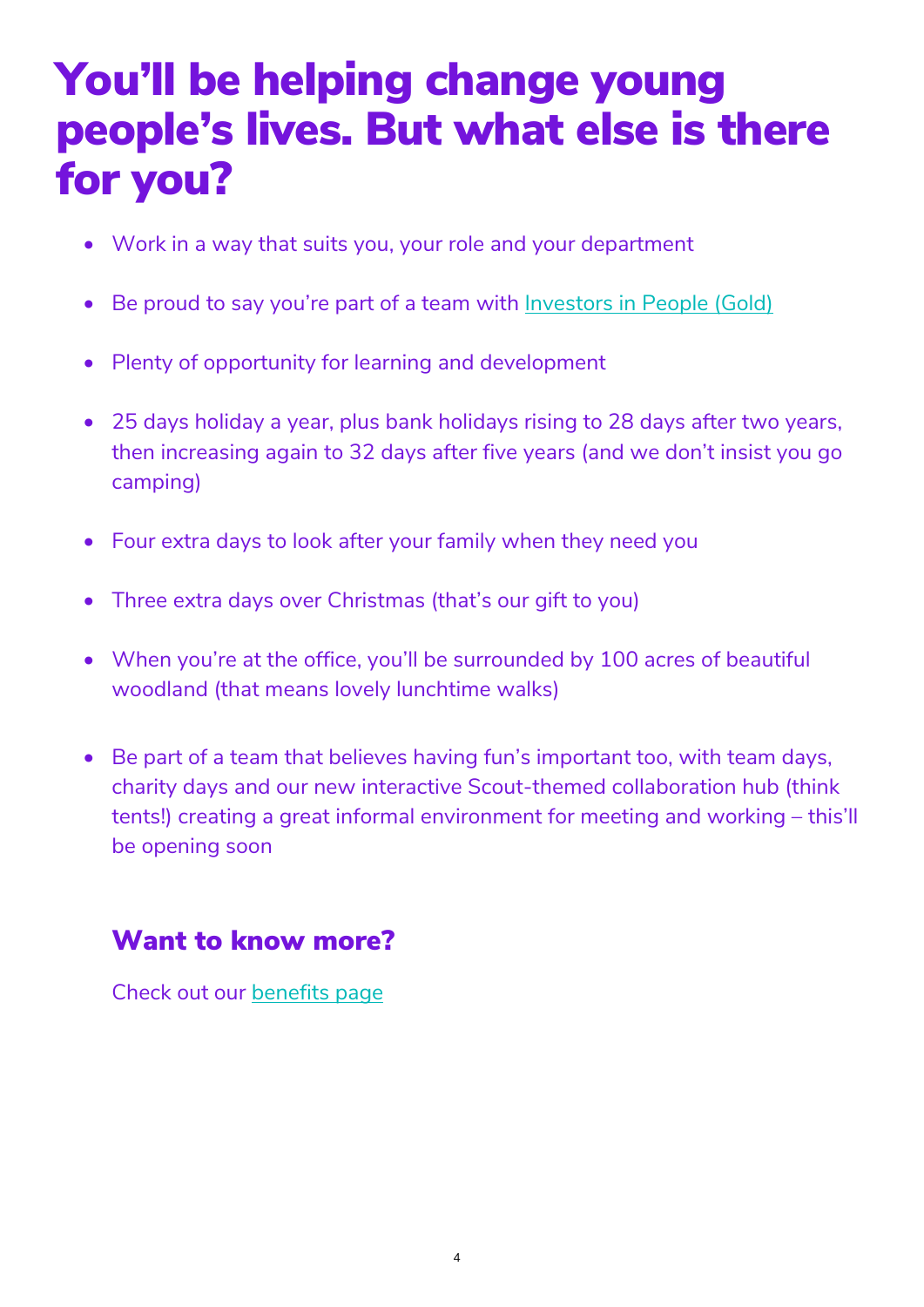### How we're structured

Our UK headquarters is based at Gilwell Park, Chingford, London, and is divided into four directorates:



| <b>Digital Officer</b><br><b>Membership</b><br><b>Officer</b><br><b>Officer</b><br><b>Officer</b><br><b>Officer</b> |
|---------------------------------------------------------------------------------------------------------------------|
|---------------------------------------------------------------------------------------------------------------------|

### Programme Team Structure:

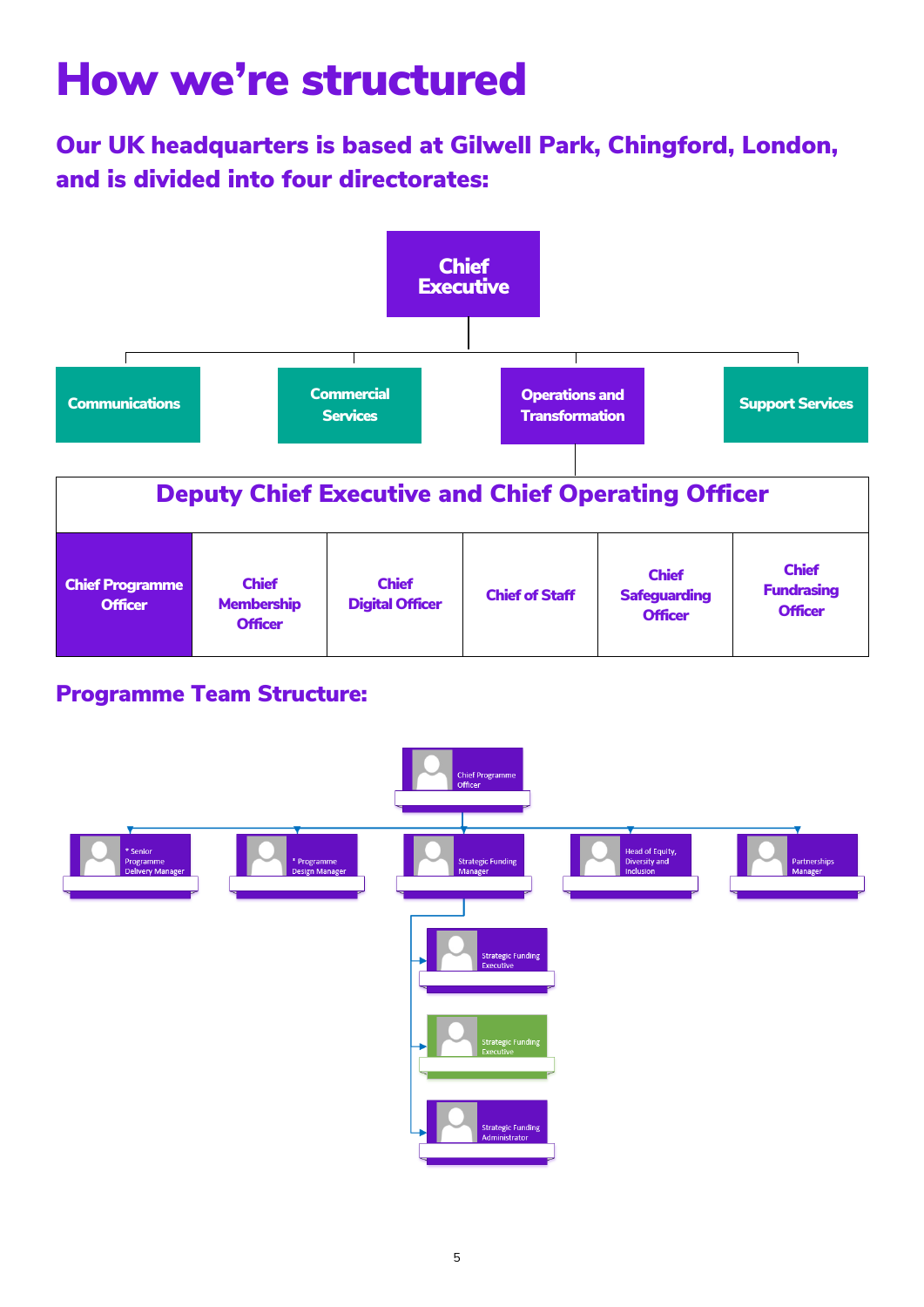# We're the Strategic Funding Team. We're doing well, but you can help us do better.

We are a small team working together to bring in external funding that has a large impact on Scouting. Your actions will have a positive impact for young people across the UK by supporting Scouting to deliver high quality systems change, programmes and projects. A few of our funded programmes are: the Welcome to Volunteering Programme supported by Pears Foundation, our new Early Years Section Squirrels (supported by a range of funders), the Attracting Young Muslims to Scouting Programme, ensuring young muslims have opportunities to get involved in Scouting supported by The Aziz Foundation, Pears Foundation and IRUK. We're curious, passionate and tenacious about developing new and ongoing relationships with new funders, offering them an outstanding experience with Scouts, encouraging them to feel part of the 'family'.

We put a high premium on the things that bring a smile to your face during working hours, and we're grateful to those in our team who spend the time making these "glue" moments happen. Whether that's our team awards evening, seasonal celebrations, BBQs and other random activities that help us to relax and unwind. We don't clock watch. We trust our people to work in a way that makes their personal lives easier and still gets the job done. We work flexibly coming together online and in person to share our challenges and wins, working hard as well as making time to have fun. We have team away days and development sessions either at Gilwell Park or in other great spaces where we have time to think and develop our services. We value learning and development creating a supportive environment where you can succeed and gain new insights into fundraising. When the chips are down and deadlines tight we come together, putting in extra hours to get things done. It doesn't happen often, but we all pull together when it does.

Hilary Maywood Strategic Funding Manager

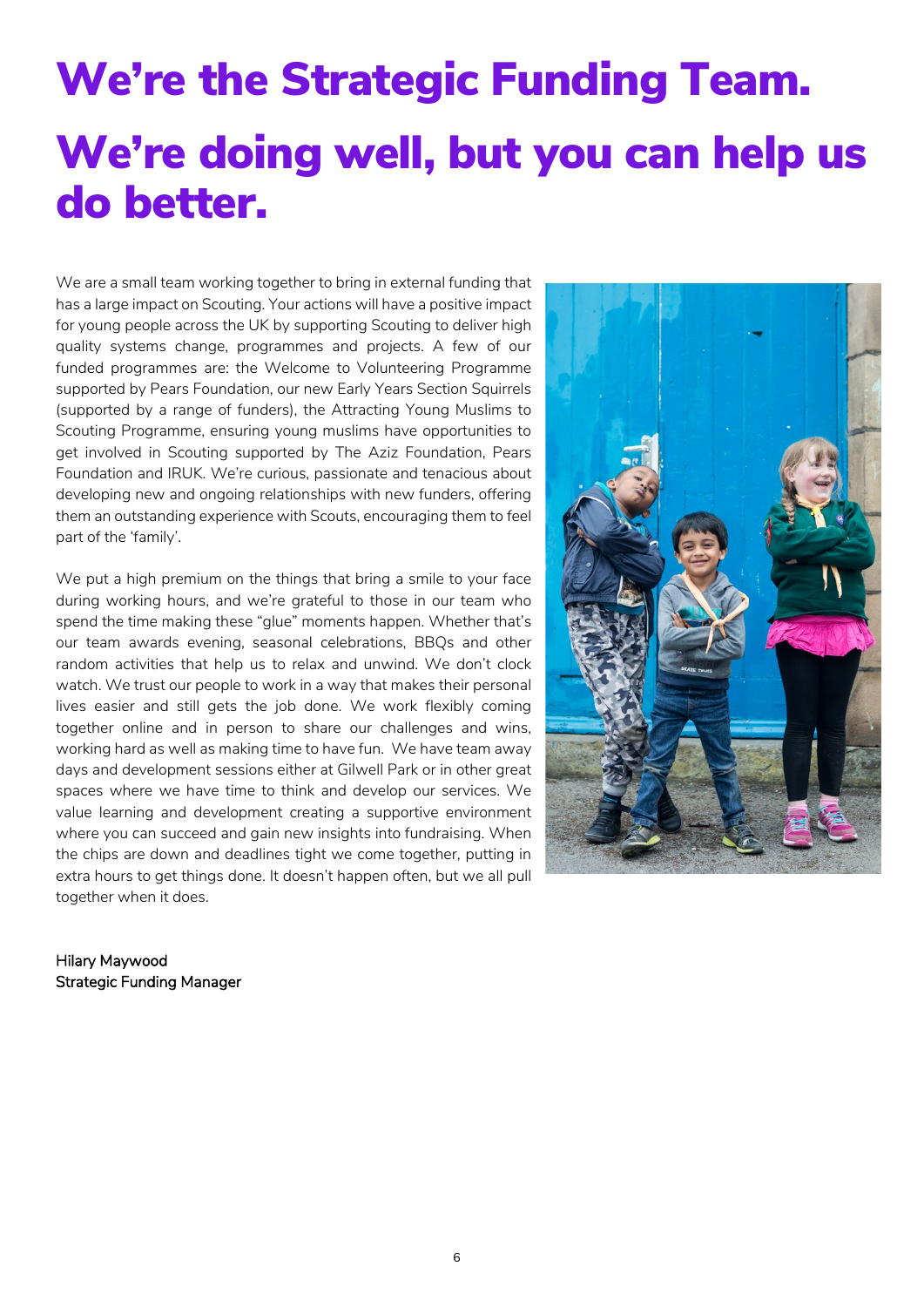### About the role

| Responsible to:                 | <b>Strategic Funding Manager</b>                                                                                                                                                                                                                                                                            |
|---------------------------------|-------------------------------------------------------------------------------------------------------------------------------------------------------------------------------------------------------------------------------------------------------------------------------------------------------------|
| Department:                     | Strategic Delivery (Programme)                                                                                                                                                                                                                                                                              |
| <b>Base Location:</b>           | Gilwell Park, Chingford, London                                                                                                                                                                                                                                                                             |
| Role supports hybrid working:   | Yes - click here for further details                                                                                                                                                                                                                                                                        |
| Term:                           | Permanent                                                                                                                                                                                                                                                                                                   |
| Salary:                         | £ 36,712 per annum<br>Band F, Level3, inclusive of Outer London Weighting                                                                                                                                                                                                                                   |
| Hours:                          | 35 hours per week                                                                                                                                                                                                                                                                                           |
|                                 |                                                                                                                                                                                                                                                                                                             |
| Line Management Responsibility: | n/a                                                                                                                                                                                                                                                                                                         |
| <b>Internal Relationships:</b>  | Senior Leadership Team, Operations and Transformation<br>Directorate, Strategy Delivery (Volunteering) Team,<br>Communications Directorate, Team UK, Volunteer People<br>Team, Project Management Office, Programme Sponsor,<br>Board members, Project Leads and wider association staff and<br>volunteers, |
| <b>External Relationships:</b>  | Government agencies and organisations, funders, senior<br>officers within partner/sector organisations, senior colleagues<br>in Grant, Trusts and Foundations                                                                                                                                               |

### What's expected?

The purpose of this role is to secure £1million external funding aligning to Scoutings strategic objectives.

Working closely with Scouting colleagues the Strategic Funding Executive will work within a small team to:

- Identify and cultivate potential funding
- Produce successful bids and applications,
- Manage partner relationships and maximise a warm portfolio of donors including several large multi-year funders, seeking to extend their support wherever possible.
- Write reports, evaluate impact and share learning across the organisation.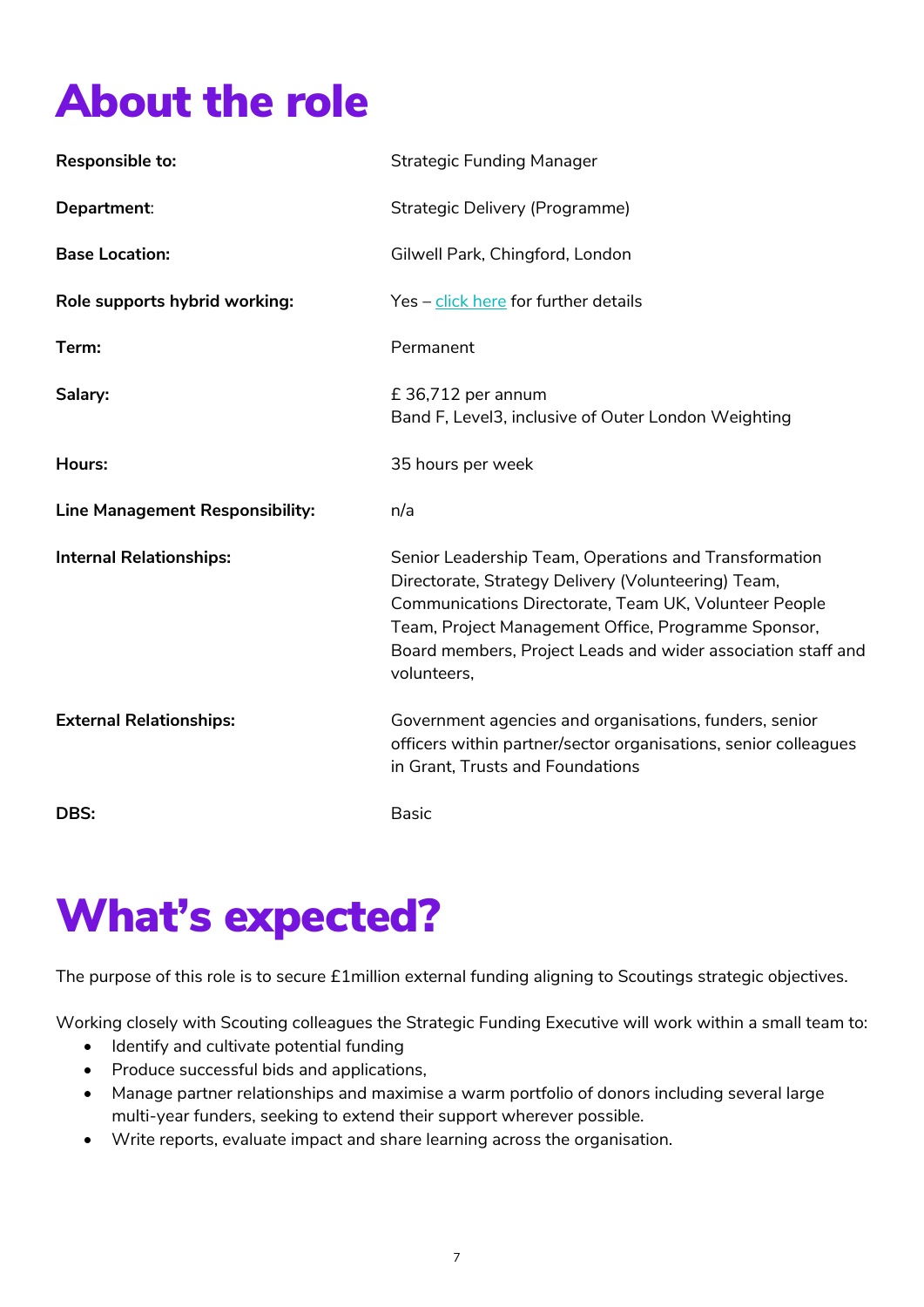# Key accountabilities

#### **Secure External Funding:**

- Work with the Strategic Funding Manager and colleagues to identify projects for funding
- Proactively identify, research and prioritise new trusts that are strong funding prospects for The **Scouts**
- Develop appropriate and compelling cases for support
- Where opportunities are identified, prepare high quality, compelling and tailored applications for external funding aligned to our strategic objectives.
- Work with colleagues in other departments to obtain necessary programmatic and budget information.

#### **Stakeholder Management:**

- Develop and manage current small medium sized trust relationships
- Use the strategic fundraising database to maintain accurate records of funder donations and engagements
- Manage a quarterly mailing cycle to smaller trusts, growing income from this group while streamlining processes to ensure it remains low maintenance
- Work closely with scouting colleagues to ensure that any reporting or other obligations attached to grants and contracts are fulfilled effectively and in a way that strengthens relationships
- In conjunction with Strategic Funding Colleagues ensure we are well networked and represented with Government departments, relevant third sector organisations and funders who are able to support our strategic objectives
- Deliver events, meetings and assets that provide high quality engagements and profile for existing funders and decision makers (meetings, visits, media/sector profiling opportunities), that assist in developing strong relationships. Again, this may be through other colleagues rather than wholly delivered by the Strategic Funding Team itself.
- Monitor external parliamentary, third sector and funder activity to identify opportunities to build relationships and secure funding aligned to our strategic objectives.

#### **Funded Project Delivery and Evaluation:**

- Ensure funded projects are delivered effectively, within agreed timescales and to budget, with timely reporting to funders. This will involve supporting, monitoring and challenging colleagues (including senior colleagues) as opposed to operational delivery by the Strategic Funding team itself.
- Ensure all externally funded projects are properly evaluated by relevant colleagues, and converted into resources that can be used by our membership to increase the impact and legacy of external funding.

#### **Other**

- To ensure through regular meetings and communication that all relevant departments and volunteers in The Scouts are updated on your activities across the Strategic Funding Team.
- To keep abreast of all of the latest Scout news
- To support the wider Strategy and Programme Delivery objectives and strategy.
- To support the wider Fundraising team to achieve annual income objectives
- Any other duties commensurate with the grade of role.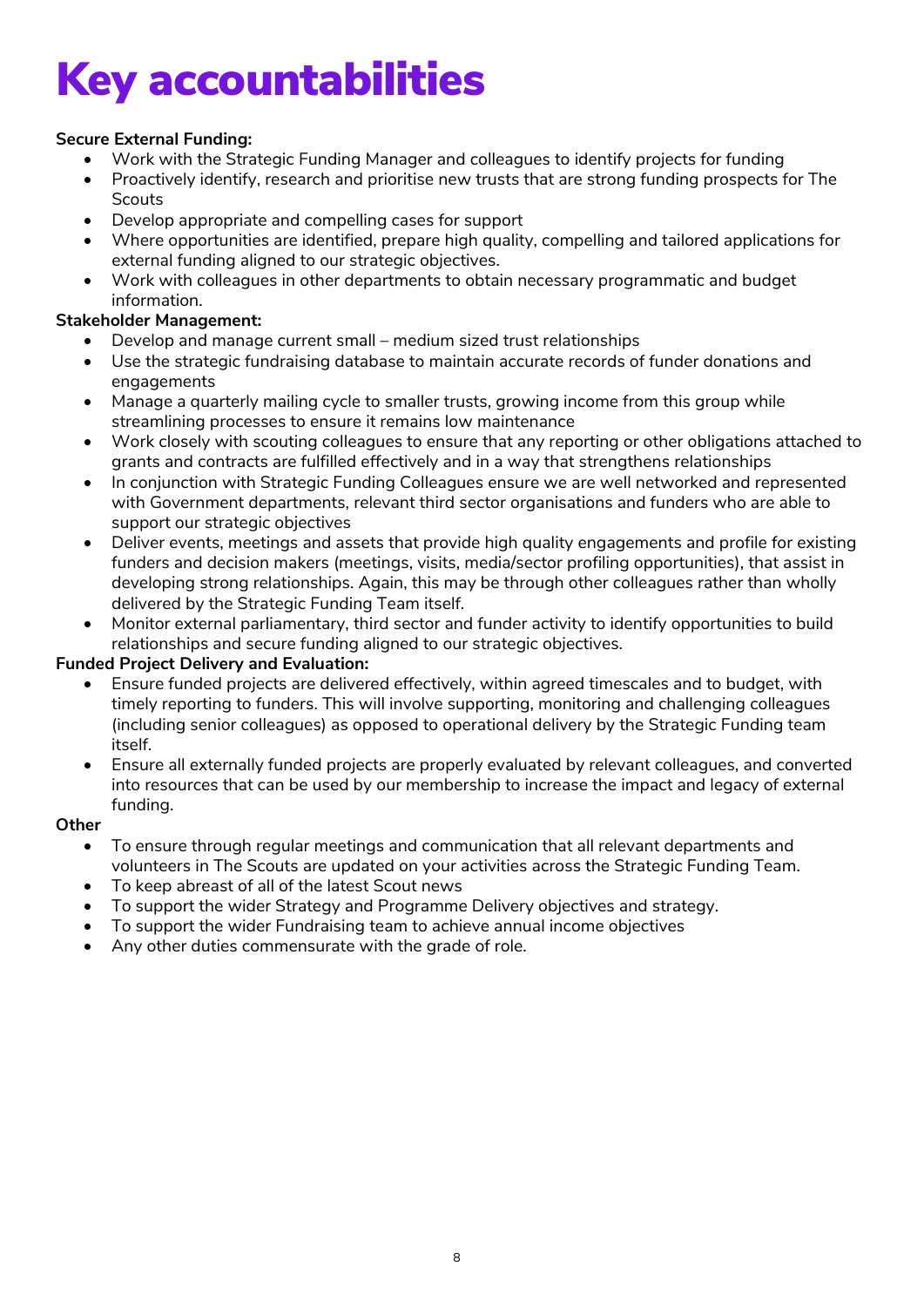# About you

We are looking for a results-driven, motivated team player to join our exciting and fastpaced strategic funding team. You will be an innovative thinker, able to spot opportunities and develop concepts to create successful bids. Proven success of fundraising from trusts and foundations would be an advantage along with a superb ability to write with flair and creativity. You will have excellent presentation skills, an eye for detail, be exceptionally well organised and work well autonomously. As a problem solver, you will be comfortable taking personal responsibility for the success of our work.

### Skills and abilities

- Proven ability to build strong relationships with, and influence, internal and external stakeholders at all levels
- Excellent writing, presentational and intra-personal skills
- Good finance skills for accurate budgeting
- Ability to manage and prioritise a diverse workload to meet tight deadlines
- Basic experience of delivering or commissioning methods of measuring the impact of programmes/projects in robust and proportionate ways
- Highly competent in the use of word processing and excel, data collection and email software, willingness to travel across the UK and undertake occasional out of hours work.
- Highly developed networking and influencing skills that result in positive outcomes

### Knowledge, experience and qualifications

- Experience of securing restricted funding from trusts, statutory or commercial sources
- Experience of cultivating and managing a portfolio of trusts and foundations
- Experience of working in a target led environment with a proven track record of delivering against targets
- Experience of producing powerful and compelling fundraising proposals and reports
- A high level of knowledge, or ability to rapidly acquire such knowledge, in sectors key to The Scout Associations strategic objectives, namely parliamentarians and governmental bodies, third and youth sector organisations and potential funders.
- Experience of working with partners across charitable, private or public sectors.
- Experience of managing funders in a highly pressurised environment
- Experience of contributing to fundraising strategies in line with organisational plans
- An understanding of programme delivery (including analysis and diagnosis, design, planning, execution and evaluation) with clear potential in a fundraising function.

### Personal qualities

- A confident, personable and professional manner to work with both internal and external contacts.
- Self-motivated, resilient, highly organised with an enthusiastic attitude towards a varied workload.
- A willingness to learn and share your knowledge with the wider team.
- Passionate about and an appreciation for the positive community impact the Scout Movement has.
- Commitment to and understanding of equality and diversity